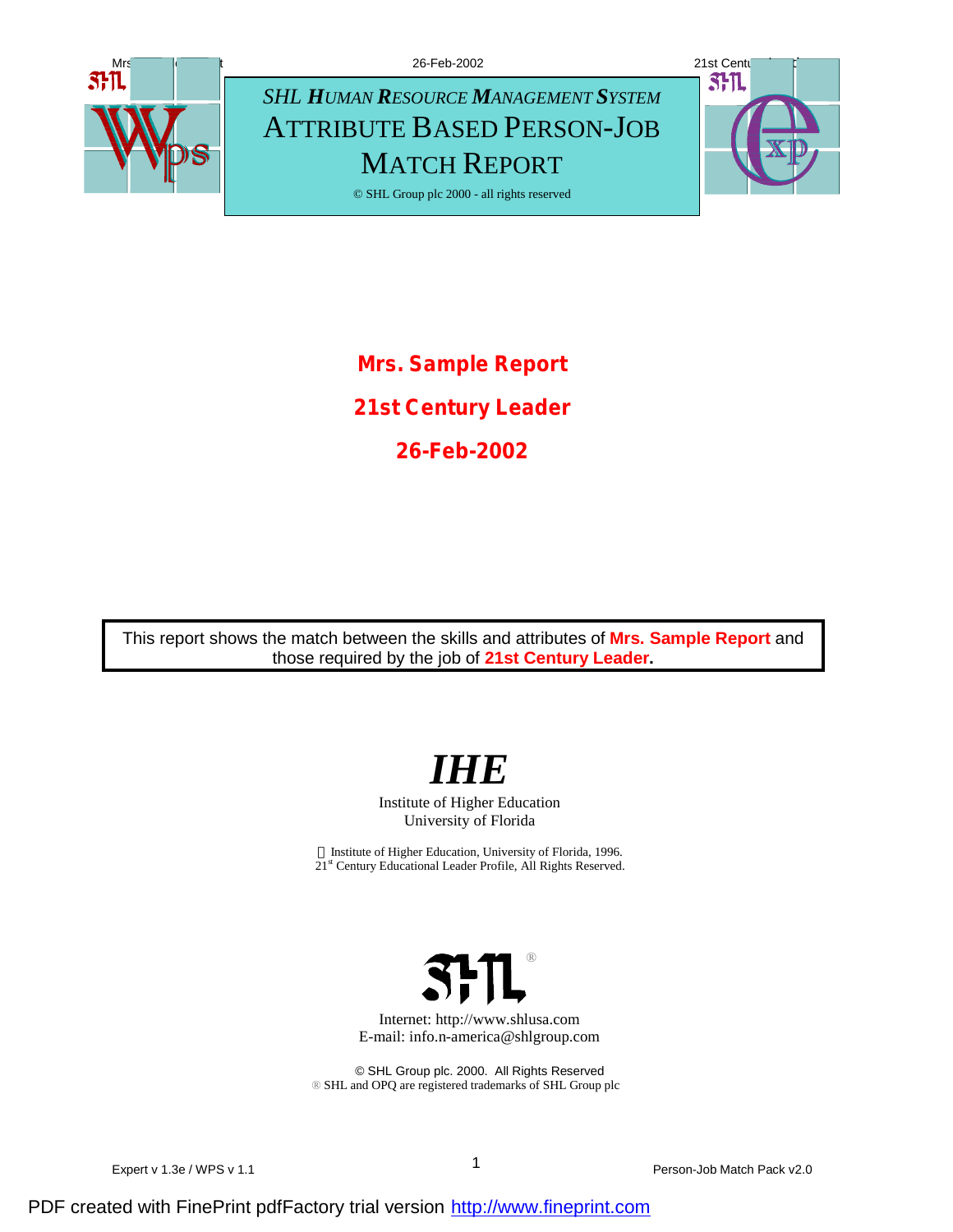# **Introduction**

This Person-Job Match Report compares a person's assessed abilities, skills and personality attributes to those that are required by a job (i.e., Human Attribute Profile). The report is divided into four sections:

- Match on Ability Attributes
- Match on Personality Attributes
- Unassessed Attributes
- Report Documentation

Throughout the report the attributes required for a job are arranged in descending order of importance.

## **BASIS OF CALCULATION**

The Work Profiling System (WPS) identifies the key requirements for a job and plots these as a Guideline Profile Chart. The Person's scores from aptitude tests and the personality questionnaire (OPQ, CCSQ or WSQ) are then plotted to assess the degree to which the individual matches this desired profile, relative to other people in a comparison group. Two Overall Match Scores are provided: one against the ability requirements and a second against the personality requirements.

## **HOW TO USE THIS REPORT**

This report is most likely to be useful as a basis for discussion within Management or Career Development situations. When used for Selection the report should be cross-referenced to past performance, interview and other sources of information to assess the accuracy of the self-report.

## **ASSESSMENT METHODS AND NORMS USED**

| <b>Assessment Method</b> | <b>Norm Group</b>                   |
|--------------------------|-------------------------------------|
| ll OPQ32 Version n       | US OPQ32n Managerial & Professional |

#### **IMPORTANT**

**When comparing the Person Job Match reports of different people, always ensure that the tests and questionnaires that they have taken are identical. Their reports will** *only* **be comparable if this is the case.**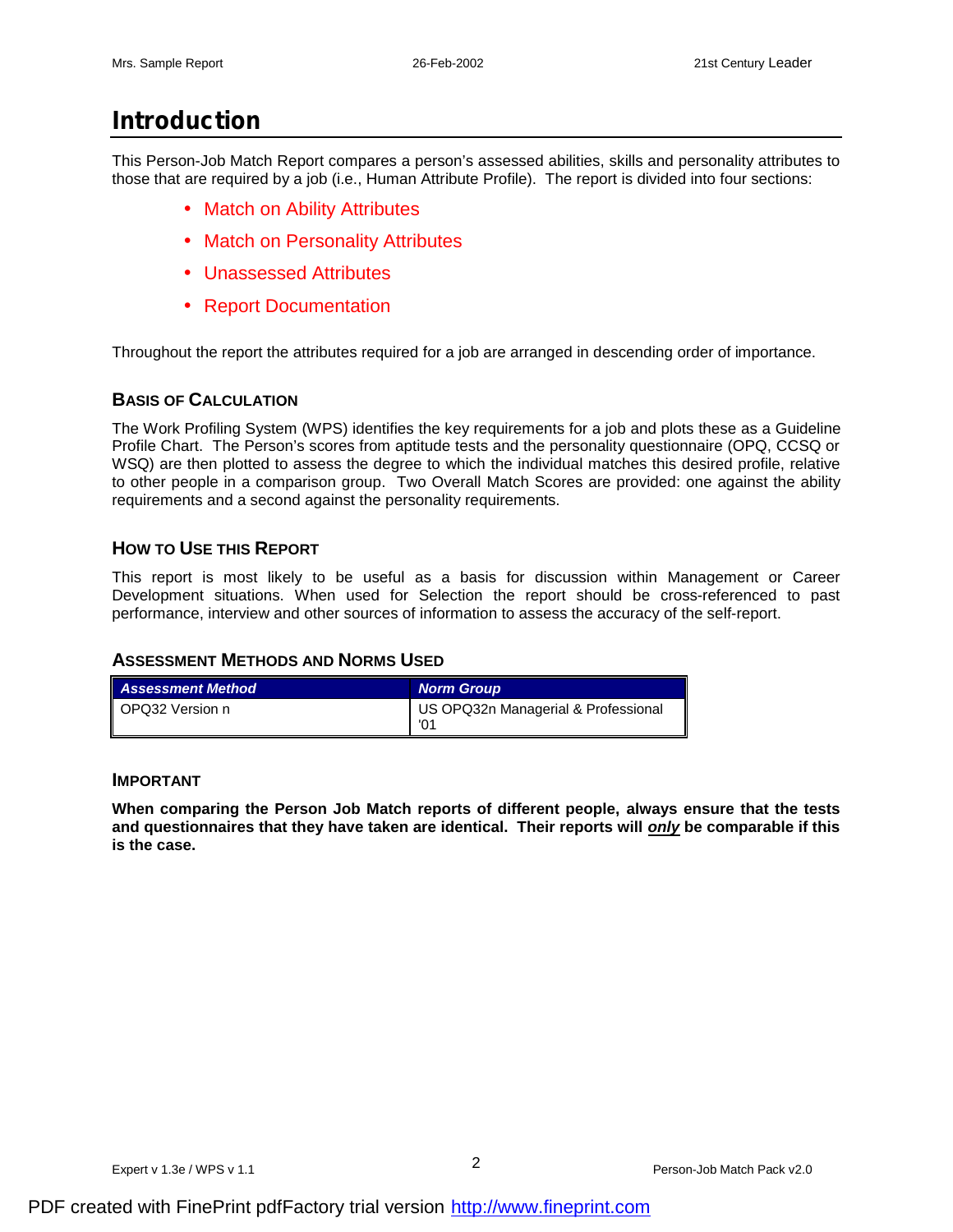# **Match on Personality Attributes**

The following table depicts the extent to which the individual matches the key personality requirements of this job. Their scores are plotted on the Profile Chart below. Desirable scores are identified by the shaded areas on the profile chart (see key below) and these may be high, low or medium scores depending upon the specific job content. Match scores are shown for each attribute category - essential, important and other relevant. The Overall Personality Match Score on the following page combines all of these together.

# **OPQ32 VERSION N GUIDELINE PROFILE CHART**

| Low                                              | Average                                                 | High                   |           | <b>AM</b>       | <b>Essential Attributes</b>      |                |
|--------------------------------------------------|---------------------------------------------------------|------------------------|-----------|-----------------|----------------------------------|----------------|
| $\overline{2}$<br>3<br>1                         | $\overline{4}$<br>5 <sup>5</sup><br>$\overline{7}$<br>6 | 8<br>9                 | 10        | Code            |                                  |                |
| $\bullet$<br>$\bullet$<br>$\bullet$              | $\bullet$                                               | $\bullet$              | $\bullet$ | TS <sub>1</sub> | Data Rational                    |                |
| $\bullet$<br>$\bullet$<br>$\bullet$              | $\bullet$<br>$\bullet$<br>٠<br>٠                        |                        | ۰         | TS <sub>2</sub> | Evaluative                       |                |
| $\bullet$<br>$\bullet$<br>$\bullet$              | $\bullet$                                               |                        | $\bullet$ | TS <sub>9</sub> | <b>Forward Thinking</b>          |                |
| <b>Essential Attributes Sub Match Score</b>      |                                                         |                        |           |                 |                                  | $\overline{7}$ |
|                                                  |                                                         |                        |           |                 | <b>Important Attributes</b>      |                |
| $\bullet$<br>$\bullet$<br>$\bullet$              |                                                         |                        | $\bullet$ | <b>TS12</b>     | <b>Rule Following</b>            |                |
| $\bullet$<br>ö<br>ö                              |                                                         |                        | $\bullet$ | TS4             | Conventional                     |                |
| <b>Important Attributes Sub Match Score</b>      |                                                         |                        |           |                 |                                  | $\bf{8}$       |
|                                                  |                                                         |                        |           |                 | <b>Other Relevant Attributes</b> |                |
| $\bullet$                                        | $\bullet$<br>$\bullet$<br>٠                             | ó<br>$\bullet$         | ö         | RP7             | Socially Confident               |                |
| $\bullet$<br>$\bullet$<br>$\bullet$              | $\bullet$                                               | $\bullet$<br>$\bullet$ | $\bullet$ | TS <sub>3</sub> | Behavioral                       |                |
| $\bullet$<br>$\bullet$<br>$\bullet$              | $\bullet$                                               | $\bullet$<br>$\bullet$ | $\bullet$ | <b>TS10</b>     | <b>Detail Conscious</b>          |                |
| $\bullet$<br>$\bullet$<br>$\bullet$              | $\bullet$                                               | $\bullet$<br>$\bullet$ | $\bullet$ | TS8             | Adaptable                        |                |
| $\bullet$<br>$\bullet$<br>٠                      | $\bullet$                                               | ó<br>ó                 | $\bullet$ | RP <sub>1</sub> | Persuasive                       |                |
| $\bullet$<br>$\bullet$<br>$\bullet$              | $\bullet$                                               | $\bullet$<br>$\bullet$ | $\bullet$ | RP <sub>2</sub> | Controlling                      |                |
| $\bullet$<br>$\bullet$<br>$\bullet$              | $\bullet$<br>$\bullet$<br>۰                             |                        | $\bullet$ | FE <sub>9</sub> | Achieving                        |                |
| $\bullet$<br>$\bullet$<br>$\bullet$              | $\bullet$                                               | $\bullet$<br>$\bullet$ | $\bullet$ | RP <sub>9</sub> | Democratic                       |                |
| $\bullet$<br>$\bullet$                           | $\bullet$<br>$\bullet$                                  | $\bullet$<br>$\bullet$ | $\bullet$ | FE <sub>1</sub> | Relaxed                          |                |
|                                                  | $\bullet$<br>$\bullet$<br>$\bullet$                     | $\bullet$<br>$\bullet$ | $\bullet$ | FE <sub>5</sub> | Trusting                         |                |
| $\bullet$<br>$\bullet$                           | $\bullet$<br>$\bullet$                                  | $\bullet$<br>$\bullet$ | $\bullet$ | <b>RP10</b>     | Caring                           |                |
| $\bullet$<br>$\bullet$<br>$\bullet$              | $\bullet$                                               | ö<br>۵                 | $\bullet$ | TS <sub>5</sub> | Conceptual                       |                |
| $\bullet$<br>$\bullet$<br>$\bullet$              | $\bullet$                                               | $\bullet$              | $\bullet$ | TS7             | Variety Seeking                  |                |
| $\bullet$<br>$\bullet$<br>$\bullet$              | $\bullet$                                               | $\bullet$<br>$\bullet$ | $\bullet$ | RP <sub>6</sub> | Affiliative                      |                |
| $\bullet$<br>$\bullet$<br>$\bullet$              | $\bullet$                                               | $\bullet$<br>$\bullet$ | $\bullet$ | TS <sub>6</sub> | Innovative                       |                |
| ٠                                                | $\bullet$<br>$\bullet$<br>٠                             | $\bullet$<br>$\bullet$ | $\bullet$ | RP3             | Outspoken                        |                |
| $\bullet$<br>$\bullet$                           | $\bullet$                                               | $\bullet$<br>$\bullet$ | $\bullet$ | RP4             | Independent Minded               |                |
| $\bullet$                                        | $\bullet$<br>$\bullet$                                  | $\bullet$<br>$\bullet$ | $\bullet$ | FE4             | Optimistic                       |                |
| ٠<br>٠                                           | $\bullet$                                               | ä                      | ö         | FE <sub>6</sub> | <b>Emotionally Controlled</b>    |                |
| <b>Other Relevant Attributes Sub Match Score</b> |                                                         |                        |           |                 | $\overline{5}$                   |                |
|                                                  |                                                         |                        |           |                 |                                  |                |
| $\bullet$<br>$\bullet$                           | $\bullet$                                               |                        | $\bullet$ | <b>SDE</b>      | Social Desirability              |                |

**Key to Shading: Essential Important Character Character Character Character Character Character Character Character Character Character Character Character Character Character Character Character Character Character Cha**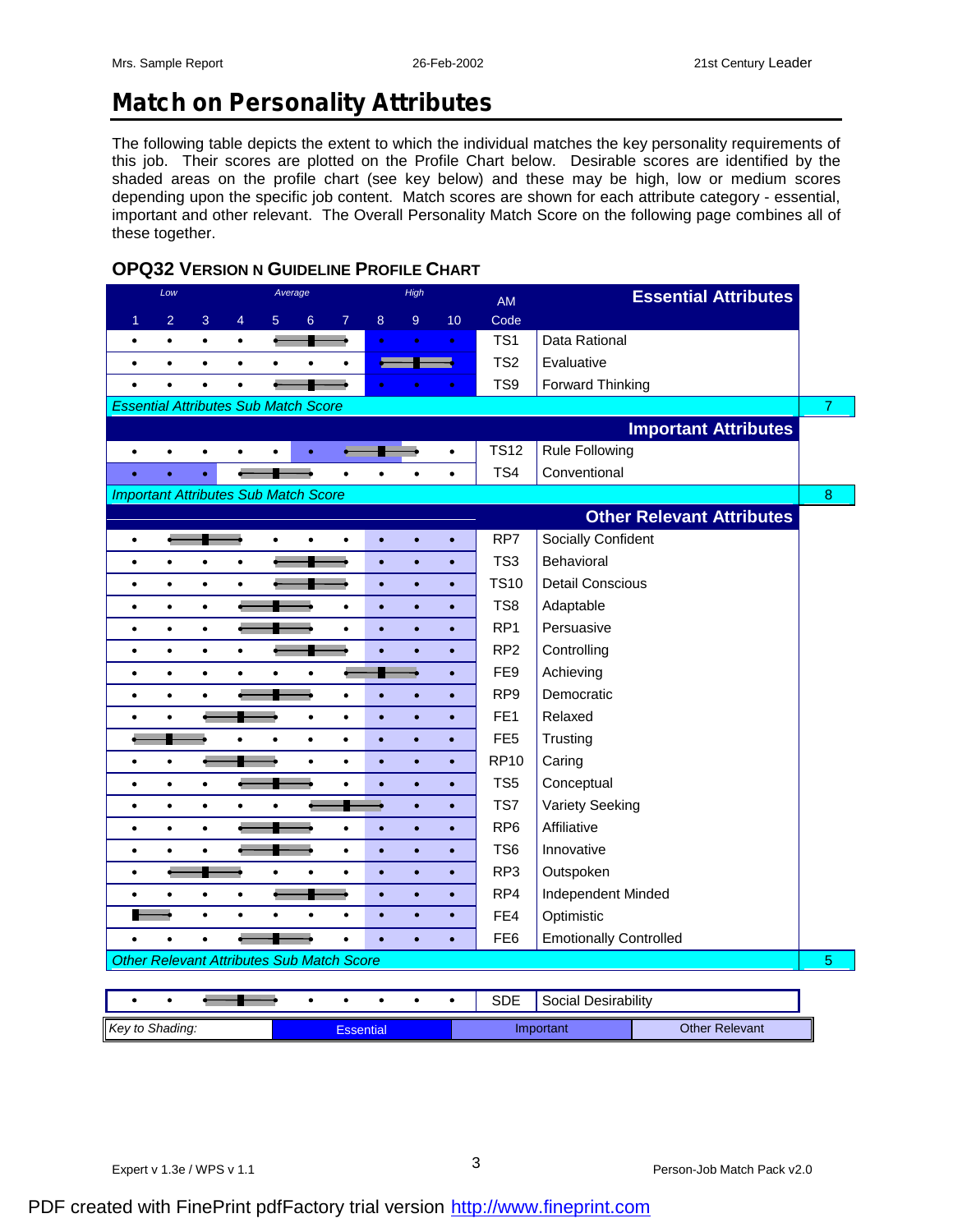# **PERSONALITY MATCH SCORE**

| <b>Match Score</b> | <b>Band of Error</b> | Meaning of Match Score                |
|--------------------|----------------------|---------------------------------------|
|                    | l.O                  | <b>Average on Assessed Attributes</b> |

The Overall Personality Match Score is a weighted score based upon the criticality of the attributes assessed and the person's scores on the personality questionnaire (OPQ, CCSQ or WSQ). A higher score denotes a better match in the most important areas. Range = 1 to 10, Mean =  $5.5$ .

The Band of Error is based upon the median standard error of measurement across the different scales in the personality questionnaire (OPQ, CCSQ or WSQ).

When assessing a person's personality (OPQ, CCSQ or WSQ) profile - the meaning of a low consistency score (sten 1 - 4) or a high social desirability score (sten 7 - 10) should be considered.

The Overall Personality Match Score is calculated for a person based on their scores on the personality questionnaire (OPQ, CCSQ or WSQ). When comparing different people it would be too simplistic to argue that the person with the highest match will invariably be best for the job. The areas of match and mismatch must be examined individually. It is important also to consider the scope for development in the poorer areas, the support from the rest of the team and the potential for job redesign. In many cases, areas of mismatch may be ameliorated through these means.